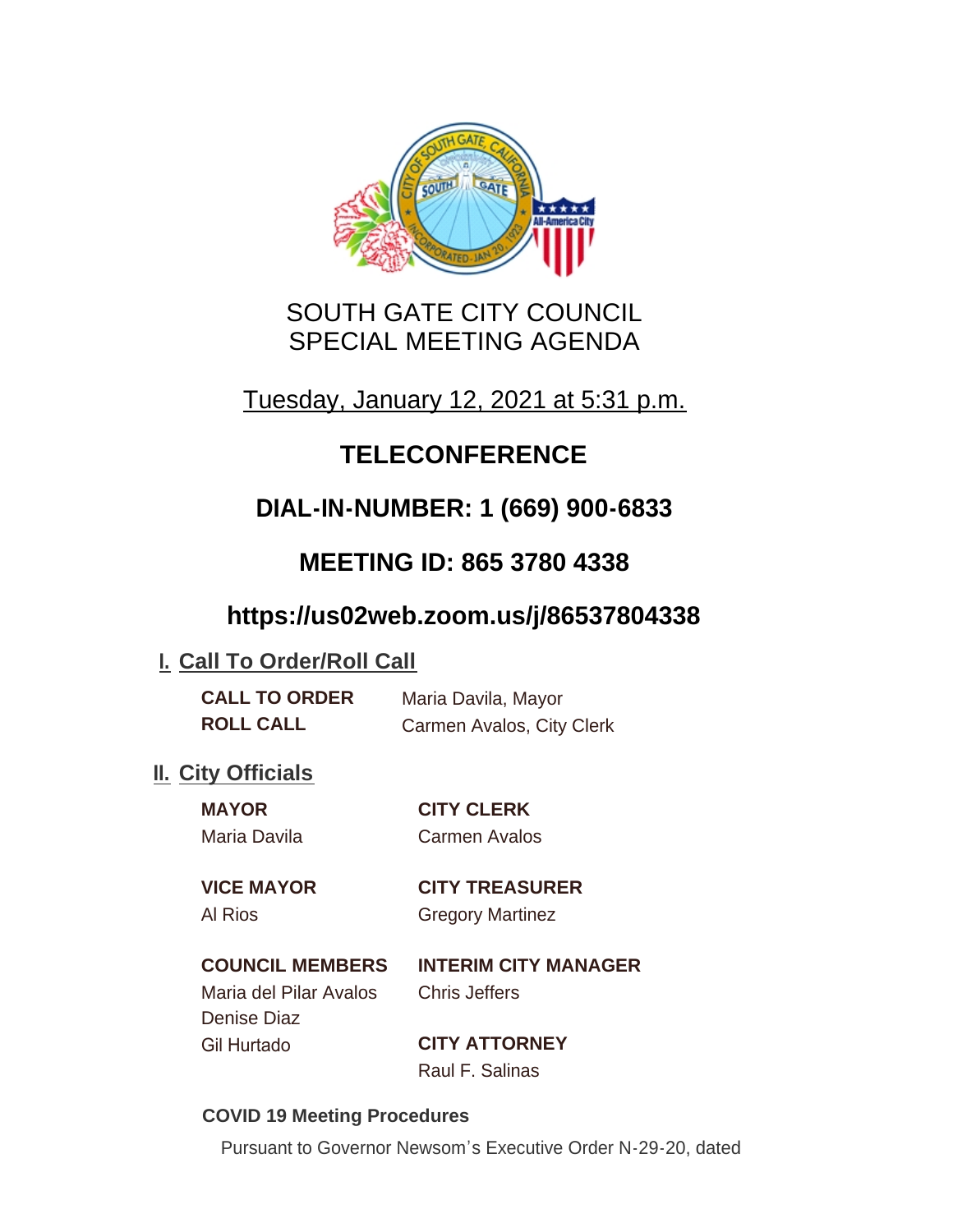March 17, 2020, members of the South Gate City Council, staff, and the public will participate in the January 12, 2021 meeting via a teleconference. To avoid exposure to COVID-19 this meeting will be held with City Council Members participating via teleconference by calling Dial-in-Number: 1 (669) 900-6833 and Meeting ID: 865 3780 4338 and https://us02web.zoom.us/j/86537804338

Additionally, you may submit your comments electronically by emailing the City Clerk at cavalos@sogate.org.

#### **Procedure for Participation:**

Any person wanting to participate may request to "speak" on an agenda item. Once acknowledged and authorized by the Mayor the person may speak. Alternatively, any person may submit comments on an item electronically by emailing cavalos@sogate.org. Submissions by email must be received 30 minutes prior to the posted start time of the meeting if emailing subject.

Subject line should read: **COMMENTS FOR ITEM \_\_\_\_\_, MEETING OF JANUARY 12, 2021**.

Please note, you will enter the meeting muted, but if you want to comment on an Agenda Item or during the public comment portion of the Agenda, raise your hand or press \*9 at the appropriate time indicated by the Mayor. When you are selected to speak, you will hear that you are unmuted, this is the time to make your public comments. Your patience with these changes is appreciated as the City adjusts to new ways of conducting business during the COVID-19 pandemic. Thank you.

**Accessibility:** Reasonable accommodations for individuals with disabilities will be handled on a case-by-case basis and in accordance with the Americans with Disabilities Act and Governor Newsom's Executive Order N-29-20. Please call the Office of the City Clerk at 323.563.9510.

#### **Meeting Compensation Disclosure III.**

Pursuant to Government Code Section 54952.3: Disclosure of compensation for meeting attendance by City Council Members is \$650 monthly regardless of the amount of meetings.

## **Closed Session: (ATTY) IV.**

#### **1. CONFERENCE WITH LEGAL COUNSEL – PENDING LITIGATION**

Pursuant to Government Code Section 54956.9(a), 54954.9(b)(3)(C)

- a. Senorina Rendon v. City of South Gate
- b. Safeway Insurance Company v. City of South Gate
- c. Dulce Vargas v. City of South Gate
- d. Alberto A. Navarro Martinez v. City of South Gate

Documents: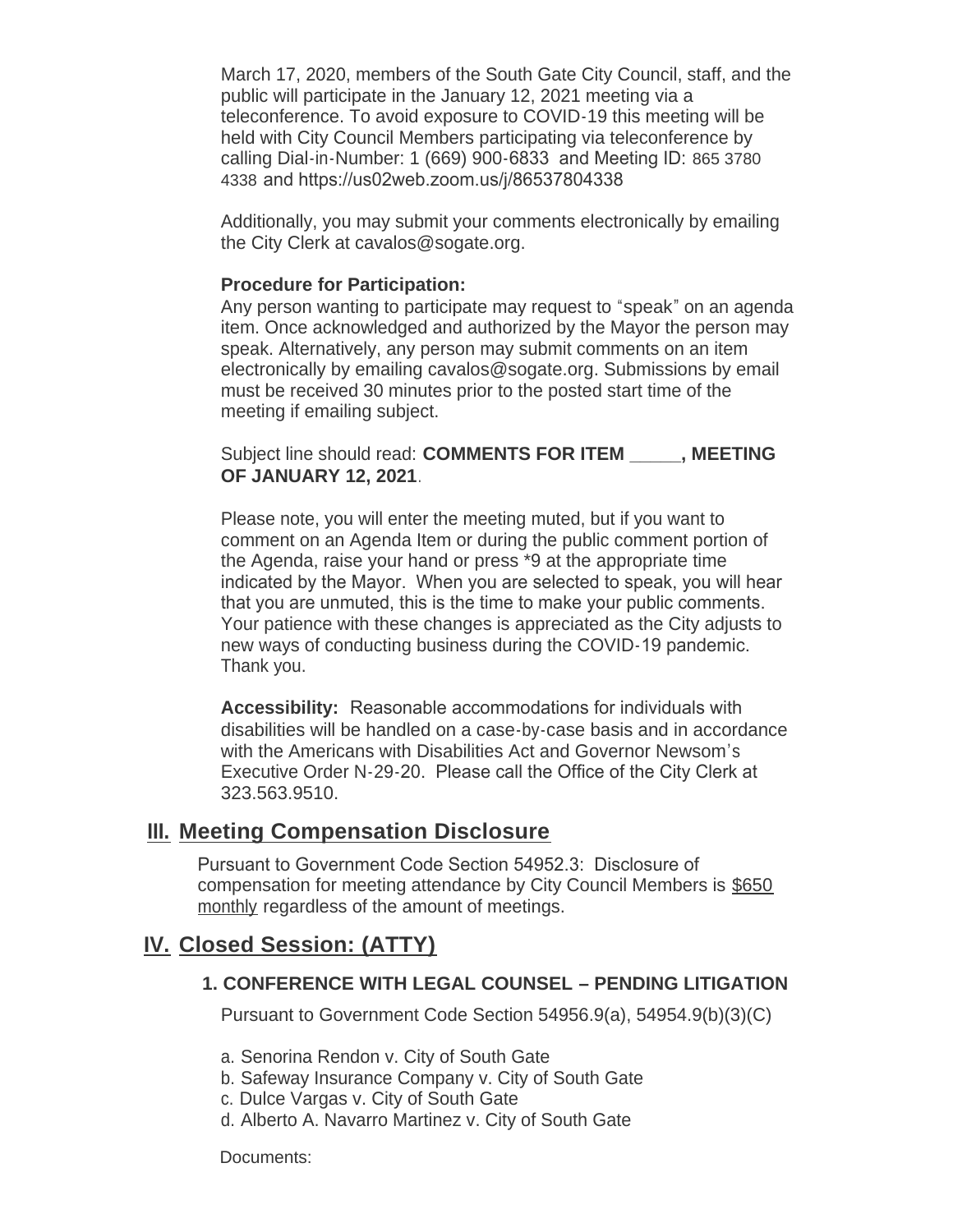#### **2. CONFERENCE WITH LEGAL COUNSEL – THREATENED LITIGATION**

Pursuant to Government Code Section 54956.9(b)(3)(D)&(E)

One (1) - Potential Case

#### **3. CONSIDER THE EVALUATION OF PERFORMANCE OF A PUBLIC EMPLOYEE**

Pursuant to Government Code Section 54957 (b)(1)

- a. City Attorney
- b. Interim City Manager

### **Special Meeting Adjournment V.**

I, Carmen Avalos, City Clerk, certify that a true and correct copy of the foregoing Meeting Agenda was posted on January 6, 2021 at 11:20 a.m., as required by law.

Carmen Avalos, CMC City Clerk

Materials related to an item on this Agenda submitted to the City Council after distribution of the agenda packet are available for public inspection in the City Clerk's Office

> 8650 California Avenue, South Gate, California 90280 (323) 563-9510 \* fax (323) 563-5411 \* [www.cityofsouthgate.org](http://www.cityofsouthgate.org/)

In compliance with the American with Disabilities Act, if you need special assistance to participate in the City Council Meetings, please contact the Office of the City Clerk.

Notification 48 hours prior to the City Council Meeting will enable the City to make reasonable arrangements to assure accessibility.